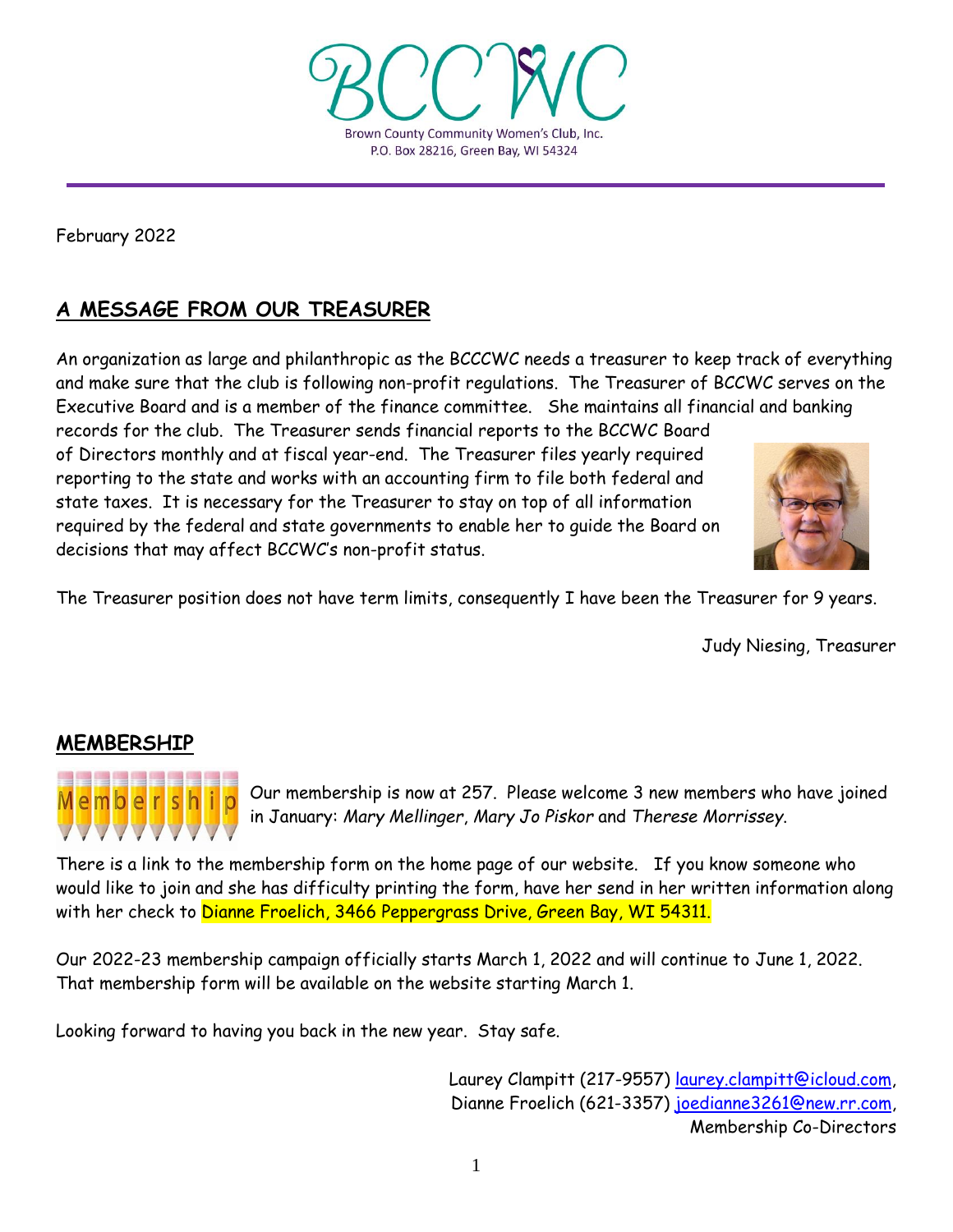# **MEETINGS REMINDER**

The February 16 meeting will be at the De Pere Community Center, 600 Grant Street in De Pere.  **Social:** 12:15 PM **Program:** 1 PM **Meeting:** 1:30 PM

Our speaker this month is Brian Nelsen, the executive director of Mediation Center of Greater Green Bay. This organization serves as a primary resource for facilitating conflict resolution in our community. Snacks will be served by our February Social Committee.

> Carol Mau (391-0779) [zinniea60@gmail.com,](mailto:zinniea60@gmail.com) Susan Byrne (708-860-8878) [susanbyrne9968@gmail.com,](mailto:susanbyrne9968@gmail.com) Darlene Rohm (303-870-6400) [darlenehh@yahoo.com,](mailto:darlenehh@yahoo.com) Program/Social Co-Directors

# **COMMUNITY SERVICE**

### **COMMUNITY SERVICE AWARDS**

February greetings to all of you with hopes that you are all staying warm in these frigid temperatures. The good news is winter seems to be at least half over and we can start looking forward to Valentine's Day and then spring.

One of our BCCWC 2020-21 Community Awards was for \$1000, given to the Greater Green Bay Mediation Center, a local area non-profit organization.

The Mediation Center of Greater Green Bay was established in 1998 as a community initiative by the League of Women Voters. The Center strives to serve as a primary community resource for facilitating conflict resolution by using more than 40 professionally-trained volunteer mediators. They provide the necessary tools to peacefully and effectively resolve disputes in an affordable manner.

To learn more about this very worthwhile organization, plan on attending the February 16 meeting at the De Pere Community Center. The featured guest speaker will be Brian Nelsen, Director of the Greater Green Bay Mediation Center.

A reminder to our members that we will soon be accepting your applications for consideration for a 2021-22 Community Service Award.

Since its inception 2008, the BCCWC has donated more than \$436,000 in Community Awards, all of it staying here in Brown County. Community Awards are determined annually at the end of the fiscal year. Applications must be submitted by a current BCCWC member and received by May 31. More details will be coming in the March and April newsletters.

Thank you to our members who help make these Community Awards possible each year. Your participation and generous support of our fundraisers is greatly appreciated and does make a difference.



Carol De Grand (680-5470) [cjdegrand@gmail.com](mailto:cjdegrand@gmail.com)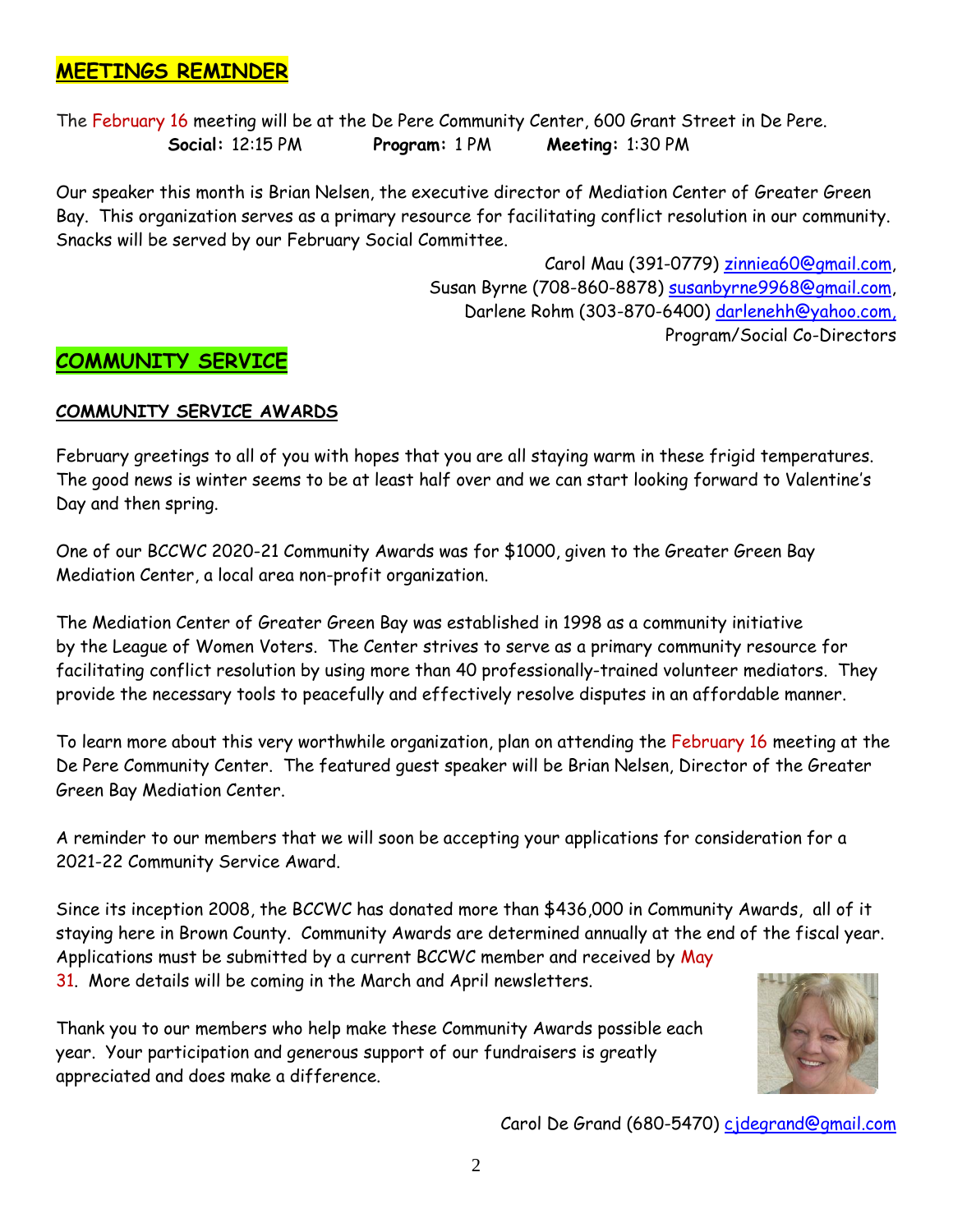# **ST. JOHN'S MINISTRIES – WELLSPRING - MARCH COLLECTION**



Our final Wellspring collection will be March 16, before the monthly meeting, in the parking lot at the De Pere Community Center.

The Wellspring guests are in need of the following items as they prepare for spring/summer: athletic shorts, sports bras, underwear, light jackets/spring coats (all in sizes small – 3X), flip flops/sandals, good tennis shoes for walking (all women's adult sizes), low-cut socks, rain ponchos, umbrellas, chapstick, sunscreen, bug spray, bottled water and backpacks.

The Wellspring staff and guests appreciate our members' continued generosity. Thank you for giving! Please look for another reminder about the collection in the March newsletter.

> Kathy DeBroux (660-7921) [kmdebroux@gmail.com,](mailto:kmdebroux@gmail.com) Susan Regnier (499-8897) [skr1176@hotmail.com,](mailto:skr1176@hotmail.com) Co-Chairs

### **CHEERY NOTES TO SENIORS**

Green Bay Health Services received 63 completed Cheery Notes to distribute to their residents shortly after the January BCCWC membership meeting. Since this project began in February 2021, the BCCWC membership has put a smile on the faces of 596 nursing home residents! Completed cards for distribution in March and April will be collected at the February 16 meeting. Use your own cards or pick up blank cards from one of the chairs.



Kathy Heyroth (615-8062) [oheyrothkathy@gmail.com,](mailto:oheyrothkathy@gmail.com) Rosie Jonas (336-7057) [rjonas@new.rr.com,](mailto:rjonas@new.rr.com) Co-Chairs

### **HSHS ST. VINCENT CHILDREN'S HOSPITAL – CHILD LIFE DEPARTMENT**

There is still time to join the fun of tying fleece blankets for the children at St. Vincent Children's Hospital. We will be gathering Tuesday, February 8 at the Bellevue Community Center (1811 Allouez Avenue—near Target East) from 9AM-3PM. Come anytime during those hours and enjoy the pleasure of helping these children. No experience is necessary and all blanket material is provided. However, please bring a sharp scissors with your name or initials, if possible. Feel free to bring a snack if you expect to be there over the lunch hour. We are grateful for your support and look forward to seeing you! Any questions, please contact Kathy or Sue.



 $9ET$ 

ON

**Board** 

Kathy Aicher (465-1600) [kaicher@news.rr.com,](mailto:kaicher@news.rr.com) Sue Vyse (562-3273) **smvyse@gmail.com**, Co-Chairs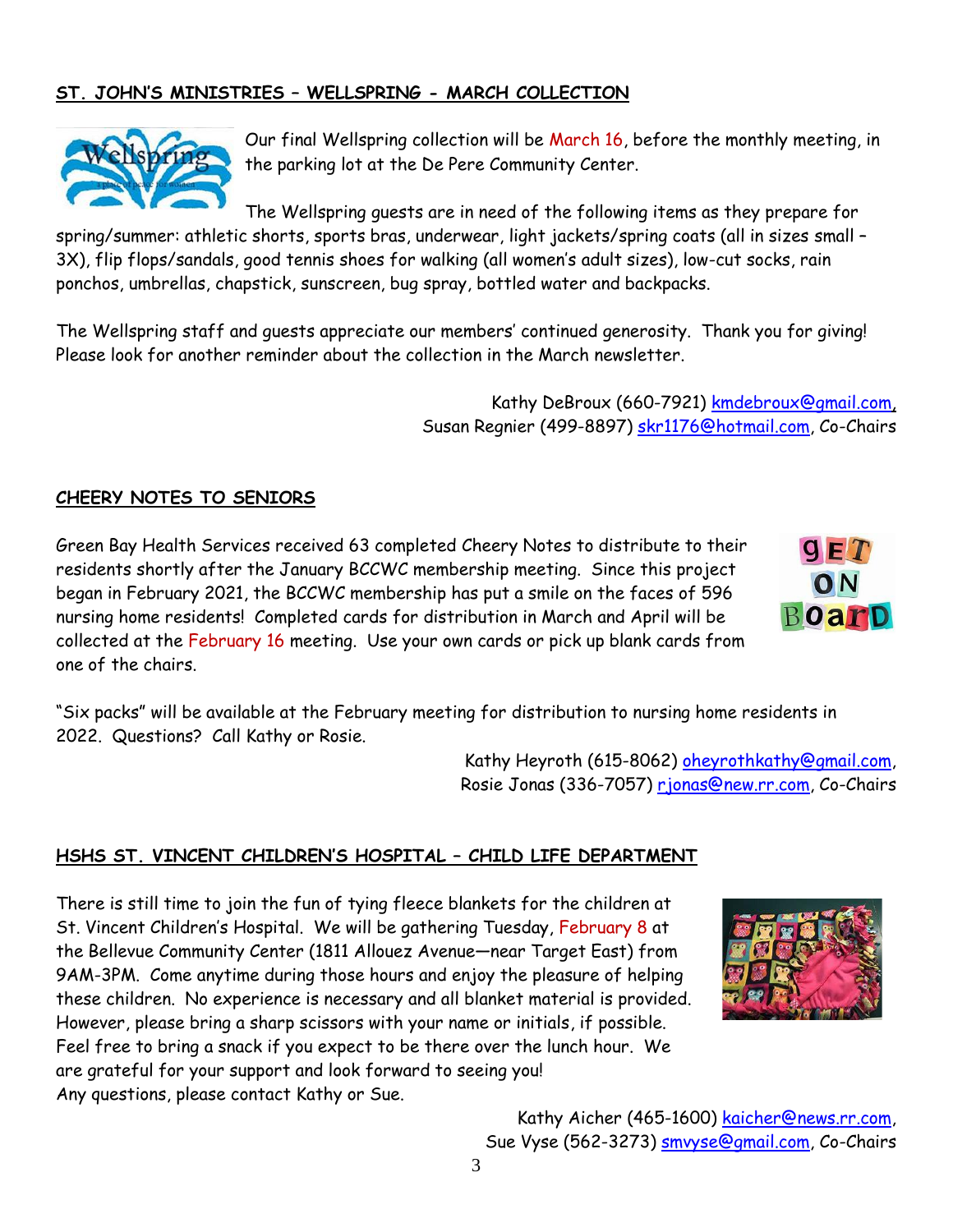# **BUILDING QUILTS FOR HABITAT FOR HUMANITY**



Construct a lap-sized quilt for a Habitat family taking possession of a new home. All that is required is that the quilt top or back contains a house pattern or material containing pictures of houses. The quilter makes the top and supplies the backing. Lynn Konitzer of the NWTC Artisan Center machine quilts each quilt made for Habitat for Humanity at no cost. Batting is supplied. Although no dedications are currently scheduled, 9 families will be entitled to a new home in 2022. Thanks to our industrious quilters, 7 quilts are already at the Habitat for Humanity.



*These are all quilts that have been used in past dedications.*

Mary Schrickel (609-4651) [mary\\_habitat@hotmail.com,](mailto:mary_habitat@hotmail.com) Gina Reinardy (664-6501) [ginareinardy@gmail.com,](mailto:ginareinardy@gmail.com)Co-Chairs

# **FOOD DRIVE COLLECTION**



The January collection for St. Patrick's Food Pantry was a great success! 50 grocery bags and 13 birthday gift bags were collected. The gift bags were beautiful. A heartfelt thank you to all BCCWC members who donated so generously toward making the St. Patrick's users' lives a little better. Your kindness is greatly appreciated.

> Cathy Cartwright (613-6227) [Rcartwright@new.rr.com,](mailto:Rcartwright@new.rr.com) Linda Shores (241-9895) [lindaashores1@gmail.com,](mailto:lindaashores1@gmail.com) Nancy Cohen (222-6747) [mncohen@compufort.com](mailto:mncohen@compufort.com)

### **ST. JOHN'S MINISTRIES – ST JOHN'S HOMELESS SHELTER**



We serve our next meal at St. John's Homeless Shelter on Thursday, February3. Because of the extra generosity of our wonderful members, at this time we have sign-ups for all the food and servers we need. Thank you so very much. Please deliver your food to the shelter between 5:10-5:30PM. If you deliver your food early, please mark it for BCCWC. Presently, over 125 people are served each time and everyone at St. John's is grateful for your delicious meal. If you have any questions, contact:

Mary Kay Paulson (632-7473 or 301-221-6327) [mkpaulson@aol.com,](mailto:mkpaulson@aol.com) Chair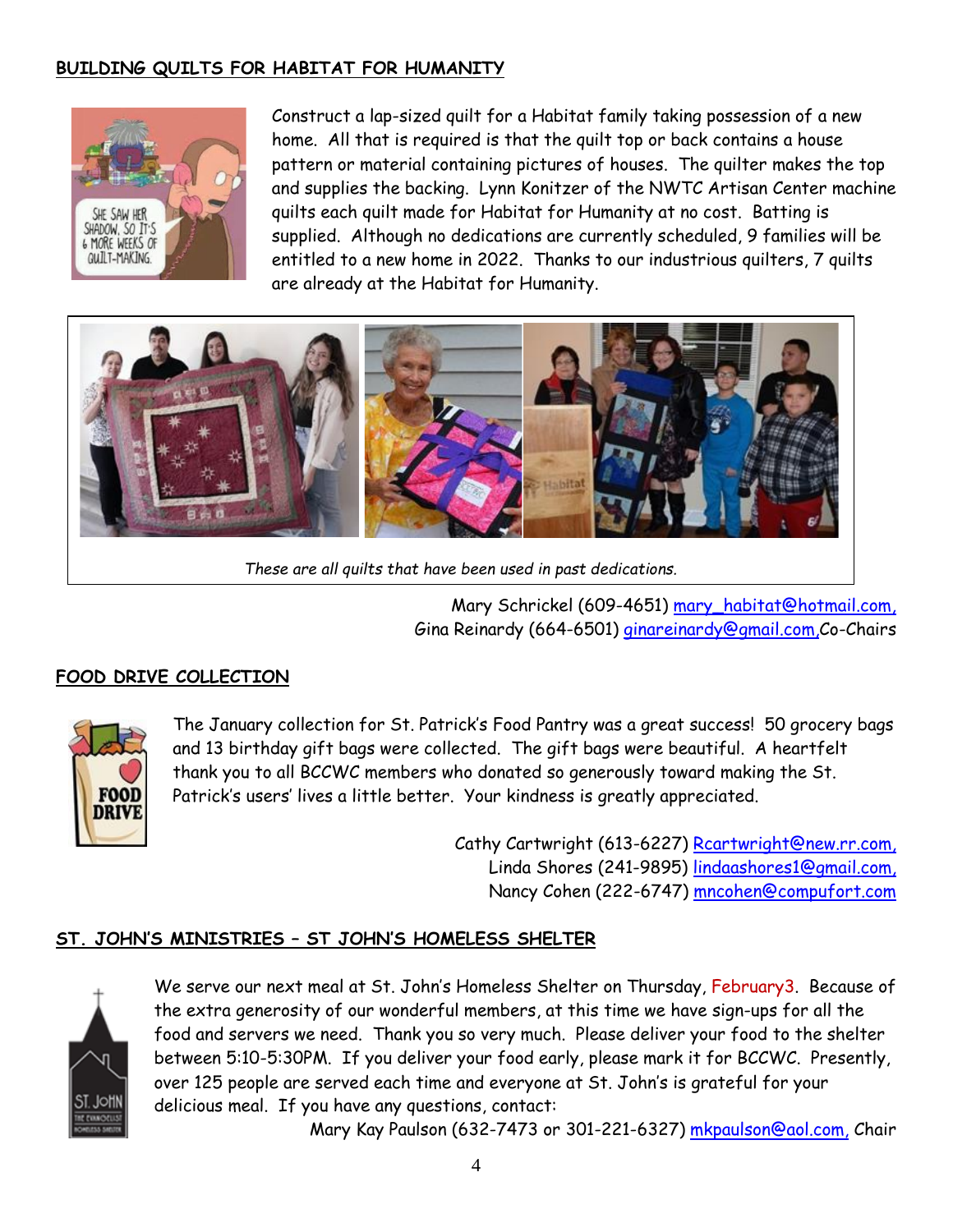# **HOUSE OF HOPE**

Load up your shopping carts, generous members, because House of Hope needs us! Our annual collection will be Wednesday, February 16, at the De Pere Senior Center 10AM-noon. The following are items on their wish list:

- diapers, diaper cream, pull-ups (all sizes)
- crib sheets, twin-size sheets
- laundry detergents
- razors



Thank you in advance for your kindness in supporting moms and children in the shelter! Questions? Contact:

Kay Barlament (660-7368) [kay.barlament@gmail.](mailto:kay.barlament@gmail)com, Chair

# **FUNDRAISING**



Please remember to use [www.smile.amazon.com](http://www.smile.amazon.com/) when you order from Amazon. It won't cost you any more and it will generate funds for the BCCWC. Think of how often you (or your children) use Amazon. No one purchase will add a lot, but the combination of all of us will make a significant difference. It's easy to use and a wonderful way to financially support BCCWC.

Sue Protzman (217-3014) [protz511@new.rr.com,](mailto:protz511@new.rr.com) Lynette Van Den Heuvel (264-2480) [nettiemayou@me.com,](mailto:nettiemayou@me.com) Bonnie Christensen (366-6773) [bjcingb05@gmail.com,](mailto:bjcingb05@gmail.com) Fundraising Co-Directors

## **SPRING CARD & GAME DAY FUNDRAISER** – Wednesday, APRIL 27



Mark your calendars now for the annual spring Card & Game Day Party. There will be lots of prizes and lots of fun in a festive atmosphere at Thornberry Creek. Registration starts at 10AM and lunch will be served promptly at 11AM. There is ample parking at Thornberry, and there will be a shuttle service (golf carts or cars, depending on the weather).

You can play bridge, cribbage, hand and foot, Mah Jongg or whatever your little heart desires! The cost is \$40 with \$15 going to BCCWC fundraising. Get your friends together and sign up soon. The registration form is on the website or click this link.

<http://www.bccwc.org/app/download/769091603/2022+Spring+CdGm+Day+flyer.pdf>

We hope you will be there. This is a fun event, and a fabulous fundraiser for BCCWC.

Sue Protzman (217-3014) [protz511@new.rr.com,](mailto:protz511@new.rr.com) Chair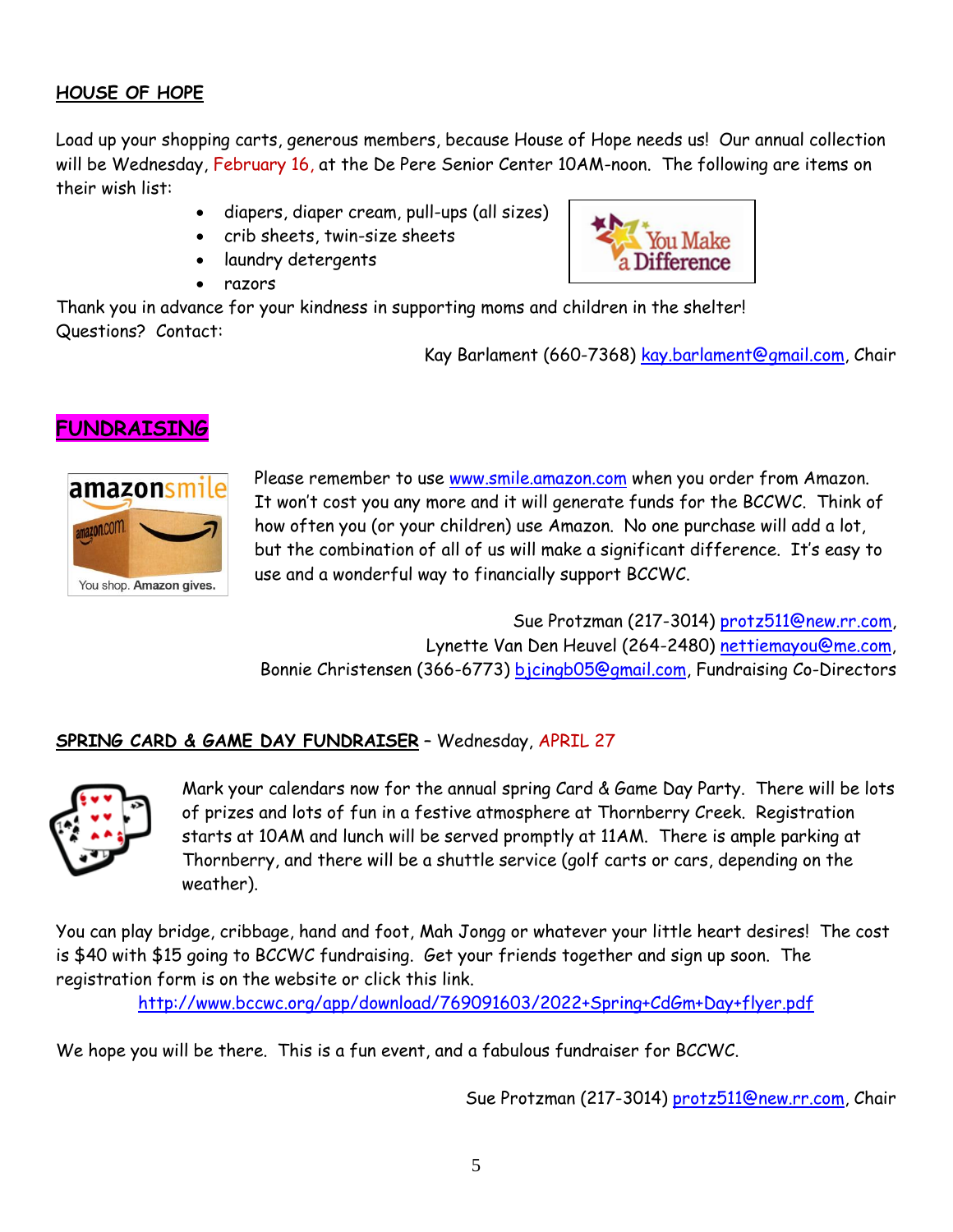## **BRIDGE MARATHONS**

- We are past the half-way mark of the 2021-22 bridge marathon season and it is now time to sign up for the 2022-23 bridge groups. The registration form can be found on the BCCWC website under Fundraising/Bridge Marathons. This is an important fundraiser for the club. Last season, more than \$4,000 was contributed into the Community Award fund.
- If you are new to BCCWC and would like more information about our bridge groups, please contact Carol Simpson. We are always looking for subs in all groups. If you are interested in being in a group, and/or on a wait list or sub list for any group, please contact Carol asap.
- Be sure to *save the date* for our Annual Bridge Marathon Banquet to be held on Wednesday, May 11, at the Green Bay Country Club. Watch for banquet details and reservation form in March.
- Thanks to everyone for supporting this important BCCWC fundraiser!

Carol Simpson [simpsoncj4310@gmail.com,](mailto:simpsoncj4310@gmail.com) Anne Gollnick [agollnick41@gmail.com,](mailto:agollnick41@gmail.com) Gloria Jonet [gloriajonet@yahoo.com,](mailto:gloriajonet@yahoo.com) Co-Chairs

## **DONATE A BUCK, GET A BOOK**



Please continue to save your books and bring them to the February 16 meeting. New titles and a variety of books are always welcome! Check out all the interesting choices available and get a book for a buck donation. It's a great way of recycling and benefiting our club. Interesting new titles will make winter fly by!

Leah Dumke (499-2308) [leahdumke@gmail.com,](mailto:leahdumke@gmail.com) Chair

# **FELLOWSHIP**

Fairy wands, personalized door mats, a rescheduled cooking class, margaritas and a pawn shop are on tap for the spring. Read on for the lineup for these activities. We may be adding a trip or a theater event, too, as plans evolve.

### **Upcoming Events:**

**Fairy Wands:** Create a bejeweled stake for a favorite potted plant or for your garden. They make great gifts! Pre-order a kit for 1 or more and we'll create them after enjoying lunch at the restaurant. It's very easy! Sorting the beads takes the most time.

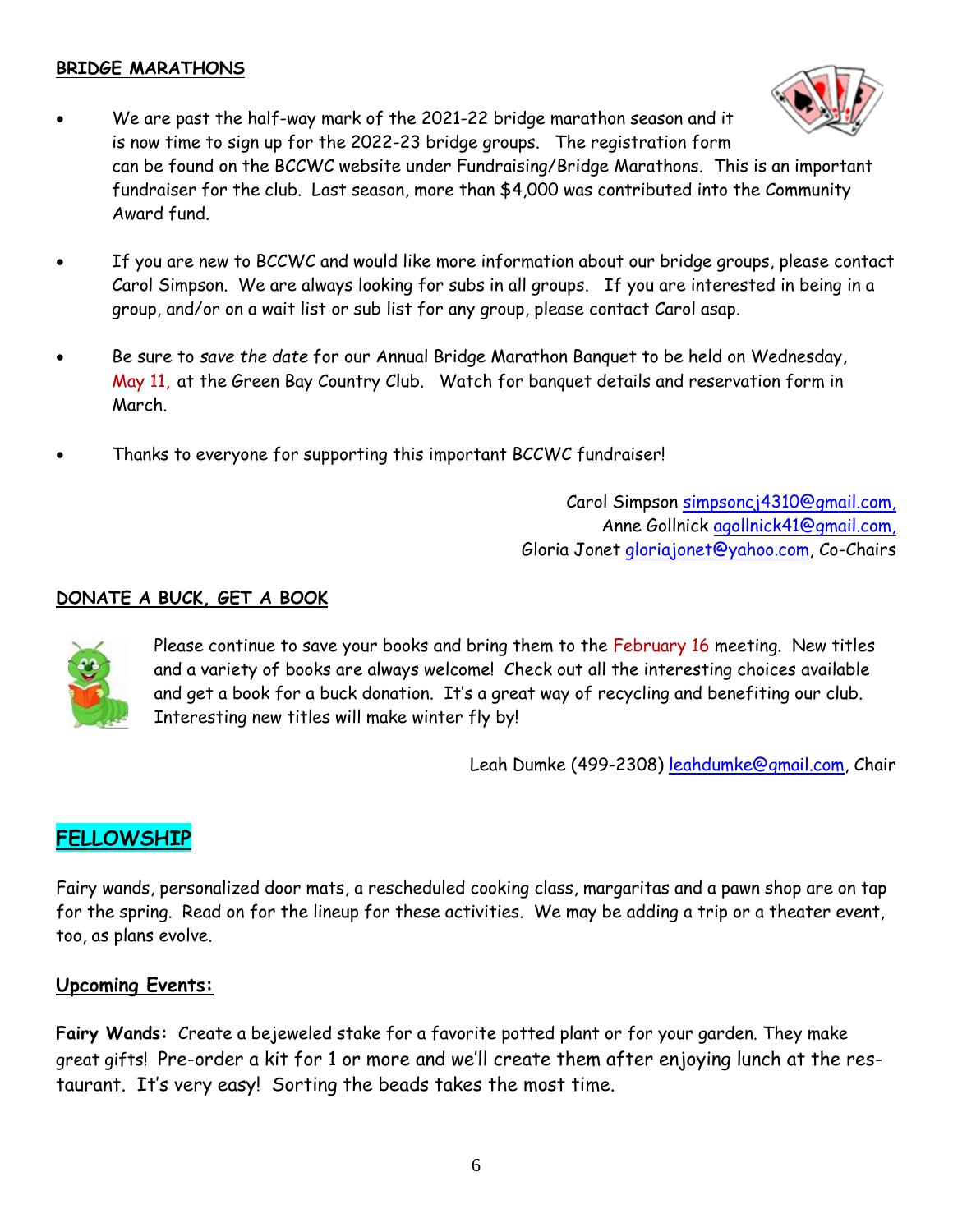

- Wednesday, March 23, 11:30AM-1:30PM
- \$9 for a small stake kit (perfect for indoors) approximately 11-12 inches or
- \$12 for a 16-inch stake kit, which will look great either indoors or outdoors.
- Bay Family Restaurant, Military Avenue &  $9^{th}$  St. (back room by motel entrance)

 Contact Sue Sinclair to register and pay or sign up and pay at a meeting. Checks can be made payable to Susan Sinclair and sent to 728 Derby Lane, GB 54301. The final kit order will be placed March 16.

• 10 have signed up, maximum 15

**Board & Brush Class**: Create a personalized door mat to welcome family and friends to your door



- Friday, April 8, 1-3PM
- \$40
- 235 N. Broadway (near the corner of Broadway & Dousman)
- Beer and wine available for purchase. Can bring in snacks.
- Use link to sign up and pay. See the many styles you can make.

[https://boardandbrush.com/greenbay/events/bonnie](https://boardandbrush.com/greenbay/events/bonnie-lemense-diy-doormat-workshop-235-04-08-2022-1pm-3pm/)-lemense-diy-doormat-workshop-235-04-08-2022- 1pm-[3pm/](https://boardandbrush.com/greenbay/events/bonnie-lemense-diy-doormat-workshop-235-04-08-2022-1pm-3pm/) Access code is 2222

- Minimum 8, maximum 18
- Contact Bonnie LeMense with questions

**Cooking Class:** Cooking with Spices and Herbs (Rescheduled from January)

- April 18, 6-7:30PM
- $520$
- A Season to Taste at 2300 Lineville Road, Suite 107, Suamico
- Maximum: 16
- Contact Lynn Arnesen to sign up

## **"\$\$ and Margaritas on Mason Street"**

We will first visit Fast N Easy Pawn on East Mason Street to see their wares and to learn about the process of selling to a pawn shop. We then travel to American Antiques and Jewelry on West Mason Street for Ladies Night to see what they have to offer and to learn about their business. There will be drawings and appetizers there. After all this fun, we will go to Los Banditos for a margarita and dinner.

- Tuesday, May 10. Meet at 2PM at Fast N Easy Pawn, 1742 E. Mason St.
- Bring something to be appraised or to sell, if you'd like (nothing too large). Can compare appraisals after visiting both places.
- Nine members have signed up. You can register at the meetings or by contacting Sue Sinclair.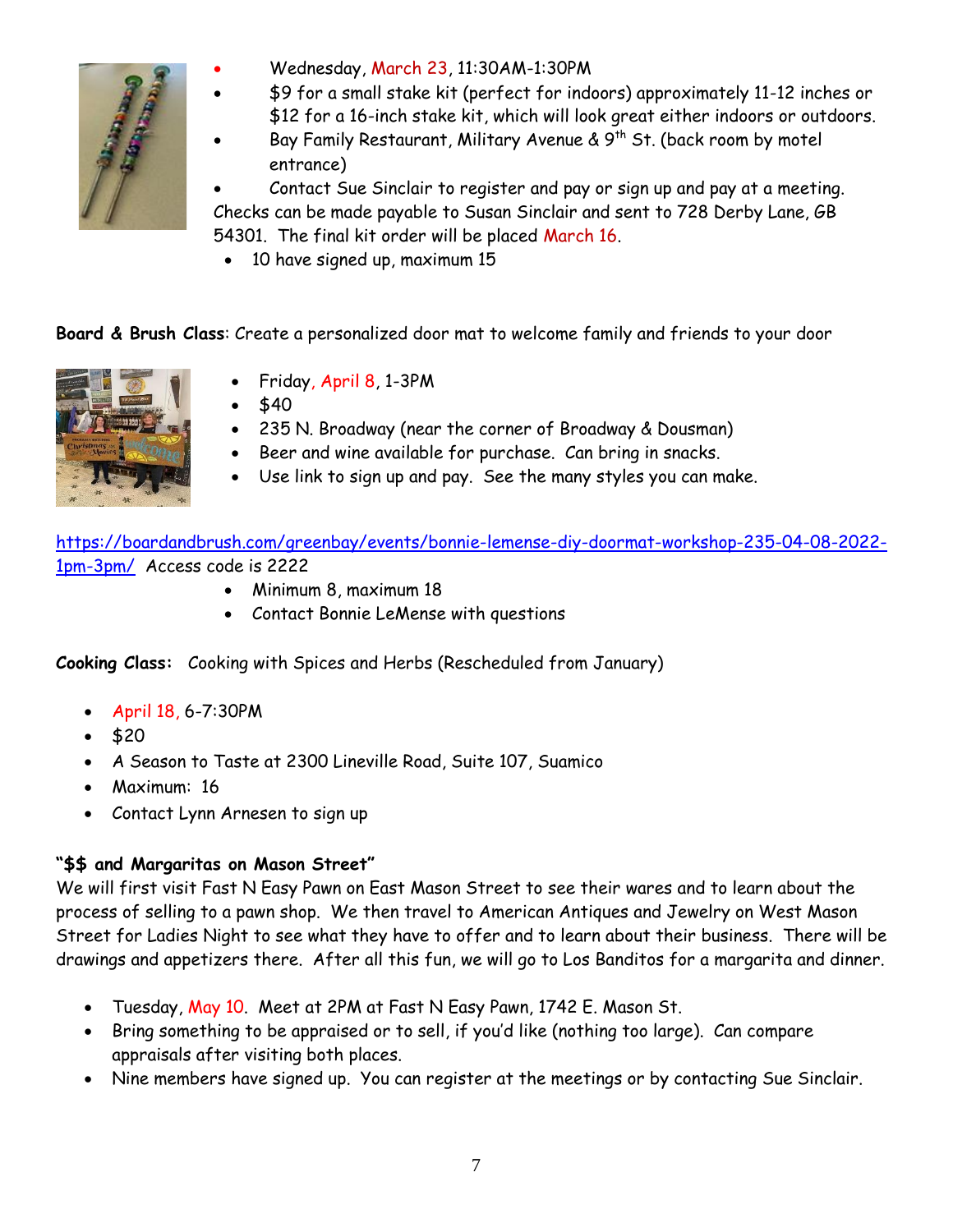## **Standing Activities:**

- **Book Club**, led by Meg Deem, meets monthly. See below.
- **Wednesday Mah Jongg** is held at the Ashwaubenon Community Center on Anderson Drive. Several members play each week. The site is easily accessible with plenty of parking. Games are played between 1-3:30PM in the lobby area of the building. Betty Jensen is the contact. If you are interested in playing, text Betty at 920-770-6642 to be included in the group reminder text.
- If anyone is interested in a Mah Jongg refresher or lessons, email Sue Sinclair.

Sue Sinclair (432-3428) [upnative1979@yahoo.com,](mailto:upnative1979@yahoo.com) Bonnie Lemense (770-5037) [bonnleme@att.net,](mailto:bonnleme@att.net) Lynn Arnesen (201-739-3941) [lynn.arnesen@aol.com,](mailto:lynn.arnesen@aol.com) Fellowship Co-Directors

## **BOOK CLUB**

We would love to see a few new faces at the BCCWC's book club which meets on the 1st Monday of the month at 1PM at the Kress Library. Each month, a different member facilitates the book discussion. Some months, the focus is on the author, while other months, it is about the time period or unique location. In January, our discussion focused on the meaning of joy in the two authors' lives and how that might apply to our own lives. It was a wonderful discussion and it gave inspiration for the new year.

We will be meeting at the Kress Library at 1PM on February 7 for a discussion of *People of the Book* by Geraldine Brooks. Join us as we follow the journey of a rare illuminated manuscript through centuries of exile and war!



Book Summary: In 1996, Hanna Heath, an Australian rare-book expert, is offered the job of a lifetime: analysis and conservation of the famed

Sarajevo Haggadah, which has been rescued from Serb shelling during the Bosnian war. Priceless and beautiful, the book is one of the earliest Jewish volumes ever to be illuminated with images. When Hanna, a caustic loner with a passion for her work, discovers a series of tiny artifacts in its ancient binding—an insect wing fragment, wine stains, salt crystals, a white hair—she begins to unlock the book's mysteries. The reader is ushered into an exquisitely detailed and atmospheric past, tracing the book's journey from its salvation back to its creation.

Hanna's investigation unexpectedly plunges her into the intrigues of fine art forgers and ultranationalist fanatics. Her experiences will test her belief in herself and the man she has come to love. Inspired by a true story, *People of the Book* is at once a novel of sweeping historical grandeur and intimate emotional intensity; an ambitious, electrifying work by an acclaimed and beloved author.

Our next couple of books are sure to inspire some great discussions as well. Please join us as we read *As Bright as Heaven* by Susan Meissner for March and *Homegoing* by Yaa Gyasi for April.

If you have any questions about the BCCWC Book Club, please reach out to Meg who would love to talk with you about joining the group!

Meg Deem (920 288-9922) [mmdeem0135@gmail.com,](mailto:mmdeem0135@gmail.com) Chair